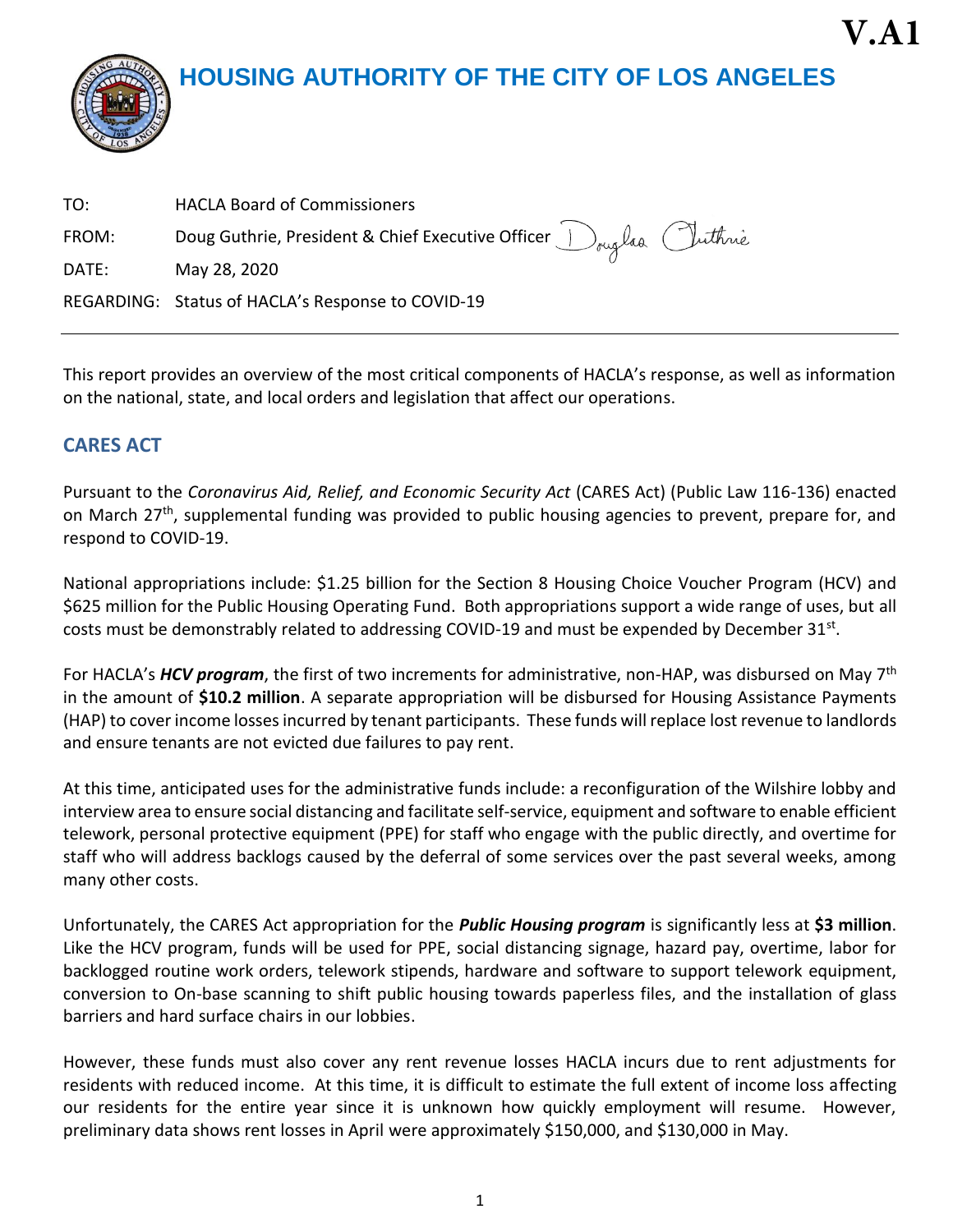## **PEOPLE FIRST – RESIDENT SERVICES**

The mobilization of meal delivery and other supportive services to our residents over the past two months has been extraordinary. Staff have coordinated with non-profit and government partners to secure extensive donations and services, which are described in the Strategic Initiatives section below, and please also see *Attachment 1 – Resident Support Services* for a detailed list.

In sum, through donations and services, HACLA residents have received almost 36,000 instances of assistance. The majority of support has been grocery and meal delivery.

| <b>Households Served by Type of Assistance</b> |                         |           |                    |              |       |       |       |                      |                    |                    |
|------------------------------------------------|-------------------------|-----------|--------------------|--------------|-------|-------|-------|----------------------|--------------------|--------------------|
| Location<br>$\overline{\mathbf{v}}$            | Financial<br>Assistance | Groceries | Household<br>Items | IT & Devices | Meals | Other | PPE   | Rental<br>Assistance | School<br>Supplies | <b>Grand Total</b> |
| Avalon                                         |                         | 200       |                    |              | 161   |       |       |                      |                    | 361                |
| Estrada                                        |                         | 633       |                    |              | 372   |       |       |                      |                    | 1,005              |
| Gonzaque                                       |                         |           |                    |              | 107   |       |       |                      |                    | 107                |
| Imperial                                       |                         | 498       | 498                |              | 271   |       | 498   |                      |                    | 1,765              |
| Jordan                                         | 50                      | 315       |                    |              | 129   |       |       |                      |                    | 494                |
| Mar Vista                                      |                         | 400       |                    |              | 721   |       | 600   |                      | 200                | 1,921              |
| Multiple                                       | 320                     | 9,000     | 4,750              | 2,509        | 1,200 | 775   | 1,620 | 231                  |                    | 20,405             |
| Nickerson                                      |                         | 1,566     | 150                |              | 747   |       |       |                      | 75                 | 2,538              |
| Pico/Las Casitas                               |                         |           |                    |              | 182   |       |       |                      |                    | 182                |
| Pueblo del Rio                                 |                         |           |                    |              | 297   |       |       |                      |                    | 297                |
| Ramona                                         |                         | 250       |                    |              | 383   |       |       |                      |                    | 633                |
| Rancho                                         |                         | 470       |                    |              | 2,833 |       |       |                      | 700                | 4,003              |
| <b>Rose Hills</b>                              |                         |           |                    |              | 149   |       |       |                      |                    | 149                |
| San Fernando                                   | 8                       | 440       |                    |              | 180   |       |       |                      |                    | 628                |
| <b>William Mead</b>                            |                         | 741       |                    |              | 563   |       |       |                      |                    | 1,304              |
| <b>Grand Total</b>                             | 378                     | 14,513    | 5,398              | 2,509        | 8,295 | 775   | 2,718 | 231                  | 975                | 35,792             |

Most of the assistance has come from private community partners, including non- and for-profit organizations and business. Our recreation center partners have also been critical support networks both in the acquisition and distribution of these extensive donations.

| <b>Households Served by Partner Type</b> |                   |                                |             |       |            |                            |     |                              |                    |
|------------------------------------------|-------------------|--------------------------------|-------------|-------|------------|----------------------------|-----|------------------------------|--------------------|
| Location<br>$\overline{\mathbf{v}}$ .    | Council<br>Office | Council<br>Office &<br>Private | Faith-Based | Mayor | Non-Profit | Private<br><b>Business</b> | RAC | <b>Rec Center</b><br>Partner | <b>Grand Total</b> |
| Avalon                                   |                   | 61                             |             |       | 100        |                            | 200 |                              | 361                |
| Estrada                                  |                   | 172                            | 200         |       | 377        | 125                        |     | 131                          | 1,005              |
| Gonzaque                                 |                   | 107                            |             |       |            |                            |     |                              | 107                |
| Imperial                                 |                   | 121                            |             |       |            | 150                        |     | 1,494                        | 1,765              |
| Jordan                                   |                   | 129                            |             | 115   |            | 250                        |     |                              | 494                |
| <b>Mar Vista</b>                         |                   | 271                            |             |       | 1,000      | 250                        |     | 400                          | 1,921              |
| <b>Multiple</b>                          |                   |                                |             |       | 7,540      | 11,291                     |     | 1,574                        | 20,405             |
| Nickerson                                |                   | 267                            |             |       | 1,066      | 480                        | 200 | 525                          | 2,538              |
| Pico/Las Casitas                         |                   | 132                            | 50          |       |            |                            |     |                              | 182                |
| Pueblo del Rio                           |                   | 172                            | 125         |       |            |                            |     |                              | 297                |
| Ramona                                   |                   | 158                            | 100         |       | 100        | 150                        |     | 125                          | 633                |
| Rancho                                   |                   | 183                            |             |       |            | 2,620                      |     | 1,200                        | 4,003              |
| <b>Rose Hills</b>                        |                   | 59                             |             |       | 90         |                            |     |                              | 149                |
| San Fernando                             |                   |                                | 180         |       |            | 440                        |     | 8                            | 628                |
| <b>William Mead</b>                      | 410               |                                | 330         |       | 333        | 100                        |     | 131                          | 1,304              |
| <b>Grand Total</b>                       | 410               | 1,832                          | 985         | 115   | 10,606     | 15,856                     | 400 | 5,588                        | 35,792             |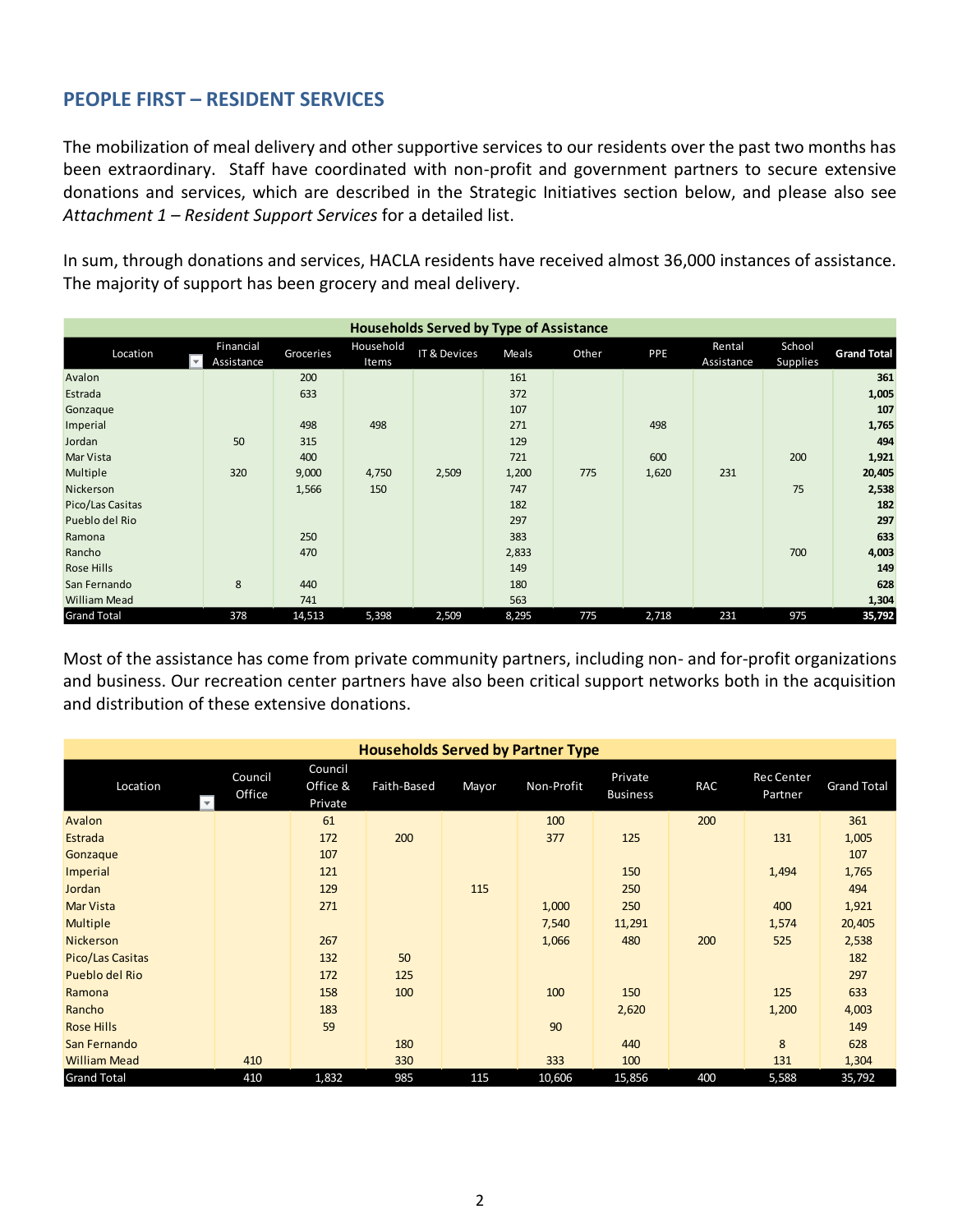In addition, for the Asset Management properties, 322 families have been assisted with grocery and meal delivery.

# **AGENCY-WIDE OPERATIONS**

**HACLA Heroes** - The impact of coronavirus (COVID-19A) on HACLA's clients and operations has been allencompassing, and will continue to reshape our provision of services for the foreseeable future. In addressing the many challenges caused by social distancing requirements, HACLA staff have been creative and tireless. In order to honor their work, we have a launched a weekly recognition of their exceptional work called HACLA Heroes. In addition, we are issuing a bi-weekly video address by our President & CEO, as well as monthly treats and refreshments to let staff know we are thinking of them and appreciate them.

**HR Bulletins** – Keeping HACLA staff informed of public health orders and guidance, as well resources available to prevent transmission, is critical for ensuring the safety of both our staff and our clients. To that end, since mid-March, HACLA has issued 20 pandemic-related email bulletins to staff, and 7 text and phone messages.

## **Cases and Staff Impact**

- When the Mayor's Safer at Home order was issued on March 15<sup>th</sup>, almost 300 staff, representing onethird of all personnel, took emergency paid leave either due to their health vulnerabilities or to provide childcare. Since then, 78% have returned to work, with the majority (80%) through telework.
- As of May 20<sup>th</sup>, 81 are on Families First Coronavirus Response Act (FFCRA) leave.
- As of May 20<sup>th</sup>, 68 HACLA staff have been either in self-isolation due to symptoms (29) or in selfquarantine due to close contact (39). Of the 29 directly affected, 8 have tested positive. Only two (2) staff are still in self-quarantine, and 66 have returned to work.
- Fortunately, we have not had any new HACLA staff cases in the past two weeks.

## **Telework and Site-based Work**

- In the first several weeks after the Safer at Home order was issued, the **Information Technology (IT) team**, in coordination with key department staff, mobilized to meet aggressive timelines in order to equip staff with software and equipment to work from home. This massive effort required emergency upgrades to our technology infrastructure by 300% to support remote work and necessitate customized access to resources for each individual department.
- With the availability of CARES Act funds, as well as the strict timeframe by when funds must be spent, the IT task force is currently planning for additional equipment purchases and deployments to make telework more efficient and reliable.
- As of May 8<sup>th</sup>, over 450 HACLA staff and all LOMOD staff are teleworking, some with periodic rotations in the office as needed.
- Approximately 300 staff, mostly at the Public Housing sites, continue to work on-site responding to emergency and urgent repairs and providing direct client support services. Staff utilize a brief questionnaire to identify households with potential COVID-19 cases to ensure enhanced PPE is used.

**Personal Protective Equipment (PPE)** – One of the biggest challenges for HACLA has been securing the correct type and sufficient quantities of the various PPE needed for staff and residents. Fortunately, staff have been creative and resourceful.

 N95 – In response to the hazards posed by smoke during the last major fire season, we secured 3,200 N95 masks approximately two years ago. This made it possible for us to immediately deploy N95s to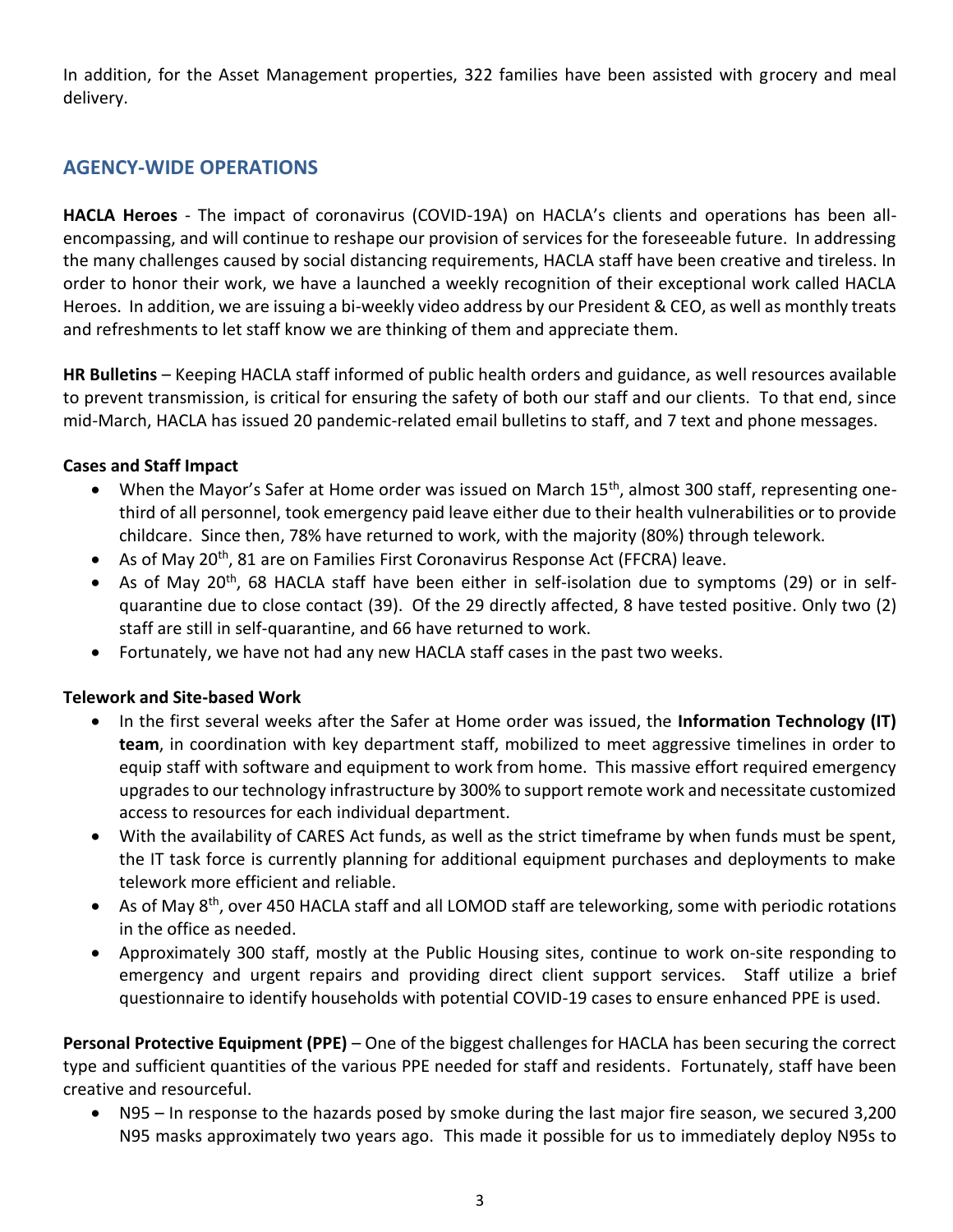key staff working directly with the public. Given the shortage of this specialized mask, remaining masks will be reserved for necessary interactions where a resident or client is known to be positive for COVID-19, for example in the case of an urgent repair.

- KN95 To ensure we do not contribute to the nation-wide shortage of N95, we have shifted our purchases to nearly 3,600 KN95 masks which are similar to N95s, but are not rated for medical uses.
- Cloth To assist staff observe the City order which requires face coverings whenever one is outside their home, we have coordinated donations of 4,500 cloth, washable masks from the City and the United Way. In addition, we are working with partners to receive 25,000 cloth masks for residents through CLPHA.
- Disposable Since we continue to assists resident with EDD claims and other critical supportive services, residents are provided disposable masks when they enter the WorkSource Center, Computer Labs, and Management Offices.
- Hand Sanitizer One of the best examples of staff ingenuity is the collaboration with a local distillery to convert unneeded alcohol into 200 gallons of liquid hand sanitizer.

**Briefings** – With the elimination of travel, telephone briefings have become a critical way for HACLA to stay connected with industry and government partners. Various HACLA staff participate in the following:

- CLPHA and NAHRO weekly calls to discuss best practices for addressing COVID-19 and other matters of mutual interest.
- HUD weekly call to address waivers and other regulatory changes.
- Department of Public Health weekly briefing for elected officials and government leaders to hear latest public health status for LA County with an opportunity to ask questions.

## **SECTION 8**

Section 8 has implemented all major process modifications available through waivers, which are intended to streamline operations and supporting families through this crisis. As additional waivers are issued for both the HCV program through PIH and the Special Programs through CPD, we will continue to adapt program delivery.

## **Administration**

- Offices are closed to the public with exceptions for those requiring reasonable accommodations. We expect this to continue for the remainder of the year until public spaces can be reconfigured to ensure the safety of clients and staff.
- Notwithstanding the closure of public spaces, most work continues and is being conducted by phone, email and mail. At this time, almost 70% of staff are teleworking.

## **Waiting List & Admissions**

- Processing of new clients is currently focused on homeless applicants to mitigate the vulnerability of those who are unhoused. Client referrals are received and processed through the mail/email in close coordination with the partner agency case managers. While regular waitlist applications that were in process are being completed, no new applicants are being pulled from the waitlist to allow staff to focus on homeless contracting.
- For homeless and in-process clients, voucher issuance processing has continued primarily by mail and email. To help new participants understand the program and its requirements, a short voucher issuance video has been created for applicants to view.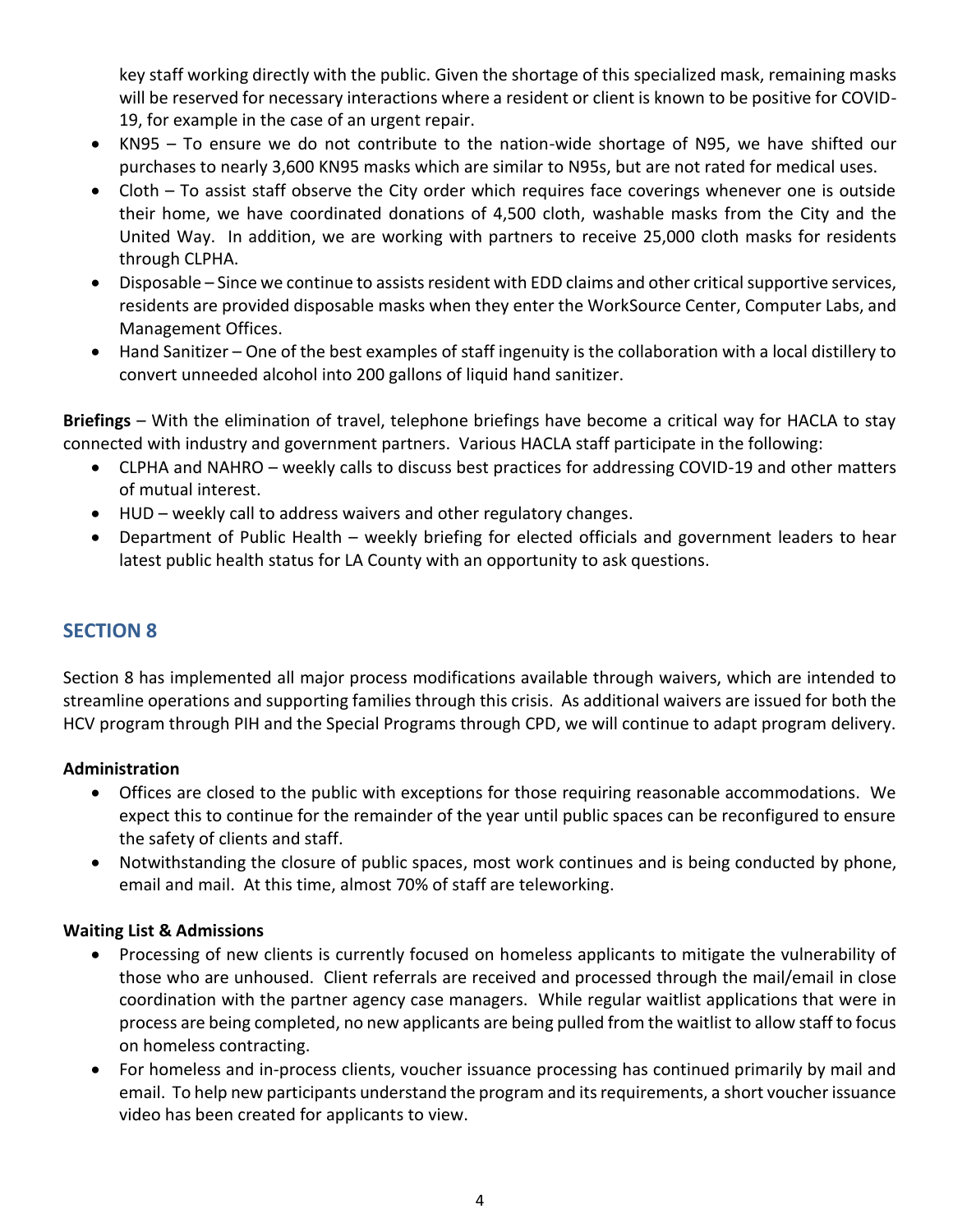To assist in-process clients locate units, all vouchers have been extended to 270 days, with an additional 90 days available beyond that if needed.

### **Inspections**

- Pursuant to available waivers, annual/bi-annual inspections have been suspended. However, HUD has issued timeframes by which backlogs in this area will need to be addressed. Overtime for these inspections will be funded through the CARES Act.
- All other inspections/re-inspections, including tenant-based and project-based new contract, 24 hour emergency and abatement, are approved by landlord self-certification of meeting HQS, with HACLA inspections to follow. As above, overtime for this follow up inspections will be funded through the CARES Act.

## **Other key functions**

- In light of the wide-spread job and income losses experienced by our clients, interim reexaminations which recalibrate tenant rent to actual income earned, are expedited through participant selfcertification over the phone.
- Housing Assistant Payments continue to landlords primarily through electronic payments and some checks.
- Consistent with public orders, terminations and informal hearings are suspended. Eviction moratorium links are on the HACLA website.

## **PUBLIC HOUSING**

#### **Administration**

- Site offices will continue to be closed to the public except for appointments made for American with Disabilities Act (ADA) and special requests. Social distancing, face coverings, and current DPH guidelines continue to be followed to ensure the safety of our employees and residents.
- Staff continue to rotate on differing schedules (taking advantage of teleworking ability) which limits the number of staff physically in the office.
- Since March 1, 2020, public housing residents have requested 833 interim reviews due to decreases in household income or loss of employment. Of these requested reviews, 604 have been completed. Staff has worked diligently to process these requests. In comparison to April, we saw a reduction of approximately \$150,000 (or 5 percent) in tenant rental revenue after rent adjustments have been processed. We anticipate a substantial increase in monthly rental losses as rents are reduced due to interim reviews and non-payment of rent. As noted above, CARES Act funds are available to fill this gap; however, this may prevent HACLA from implementing all the operational changes currently planned.
- An informational flyer will be included in the June rent statements with tips on how to stay cool during this time, especially with residents social distancing and self-isolating in their units.
- We are in discussion with Ready Responders to provide voluntary free COVID tests and non-emergency health care to our residents. Ready Responders have been working with NYCHA to provide these services and will mobilize in Los Angeles in the coming weeks. Once fully mobilized, they estimate it will take 3 to 4 weeks to test our residents.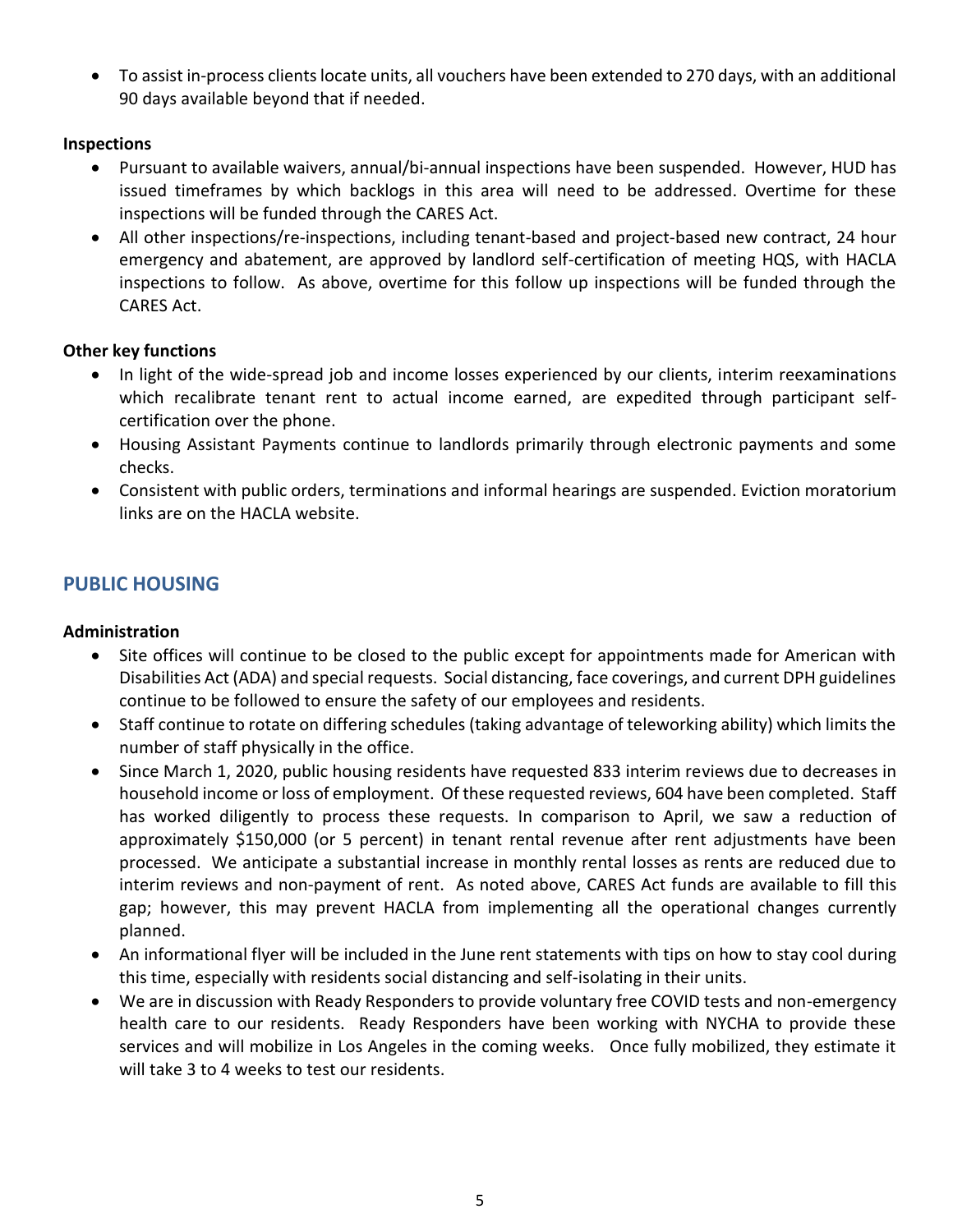#### **Maintenance**

- Only emergency work orders in occupied units and maintenance work outside of occupied units continue to be addressed. Routine work orders will be cautiously incorporated once it is deemed safe to do so. Staff continues to work on vacant units to reduce turnover time.
- As of the end of May we will be behind 2,027 UPCS unit inspections. All inspections must be completed by 12/31/20. We have received a guarantee from UPCS vendor that they will be able to complete the inspections by 12/31/20 if able to restart by 6/1/20. The HUD waiver currently does not provide for an extension on Public Housing annual unit inspections.
- Maintenance staff continue to observe social distancing and adherence to PPE recommendations.

### **Capital Projects**

- We will continue to delay any capital projects that involve entry to units and buildings.
- We have abated and painted eight buildings from the Pueblo Del Rio's Neighborhood Enhancement Project. Planters for these eight buildings have been constructed and we are pending landscaping, new signage, lighting, and drip irrigation.
- Mar Vista Garden's waterline upgrades have continued with 40 of 64 buildings complete. A total of 385 units now have new copper water supply lines with individual shut off devices for each unit.
- The gas line upgrade projects at Avalon Gardens and Gonzaque Village are complete. A total of 164 units (Avalon) and 184 units (Gonzaque) have been provided with new gas lines from individual meters to the interior appliances. Additionally, an earthquake shut off valve at each meter for safety/emergency purposes has been installed as part of these projects.

## **STRATEGIC INITIATIVES**

#### **Resource Connectivity**

- HACLA initiated its Resource Connectivity kick off by establishing contact with residents through its **People First campaign**, which issued a letter and flyer with key resources and information to all public housing & asset management tenants in March.
- HACLA developed detailed resources for all its clients and constructed two **new website pages in Spanish and English** where it directed residents to see regularly updated resources citywide and specific to their housing sites. The web page went live in mid-March and a fully translated Spanish-version went live in mid-April.
- HACLA has been placing **Resource Cards and Stickers** with the links to these web pages in all the donations it delivers to residents and is sharing the information regularly with its RAC's and property management offices.
- The resources on HACLA's website are updated weekly by the Strategic Initiatives unit.(www.hacla.org/ph-resources or www.hacla.org/ph-resources-sp).
- Asset Management has also utilized its on-site Service Coordinators to establish programs for improved food and resources and has also updated its resource lists on its HACLA webpage.
- HACLA has developed another People First **letter in both Spanish/English** that will go out this month to all public housing residents that will remind them to go to the resource page.

#### **Partner & Service Activation**

 With a new framework for service in mind, HACLA and its existing on-site partners established new parameters for connecting with residents.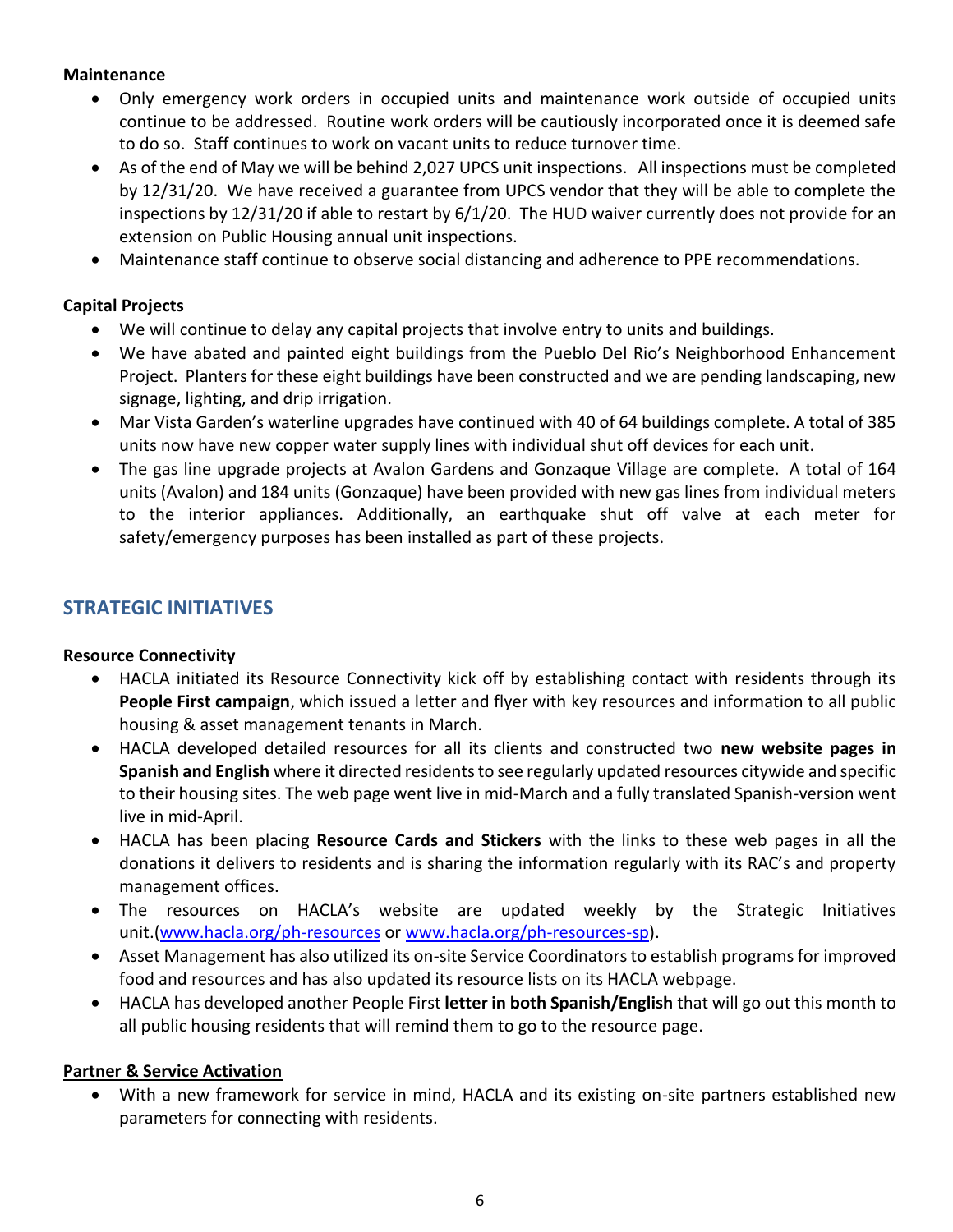- Almost all early childhood, after school learning / recreation partners continued to operate with new client contact restrictions.
	- o All **Head Starts** remain closed by staff are working with their families to do weekly check-ins, provide access to services online or over the phone, and deliver needed resources (food, sanitary items, etc.)
	- o The **majority of school-aged service** providers, were able to obtain Grab and Go contracts and have been facilitating daily meal delivery services for all youth on our public housing sites ages 18 and under. They have created online platforms for programming and are doing individual family assistance focused primarily on additional food and school supplies. Approximately 4,300 meals per day or 17,500 meals per week are being delivered to children at eleven public housing sites.
	- o **Service Coordinators at our Senior Sites** worked with Department of Aging and Meals on Wheelz to ensure food security for their clients and do daily knocks and neighborly checks to make sure seniors were in good health.
	- o Our **Housing-based Programs** at public housing sites continued to work with their clients to ensure children were engaged in online learning, addressing family needs and psychological support to the at-risk youth in their programs.
	- $\circ$  Given the shortage of digital devices in many households and the great need for use by both adults and youth to apply for financial relief and to complete online studies, HACLA has continued to staff its **Computer Labs** at eight public housing sites. The labs, using social distancing & cleaning protocol, provide a key location for resource connection.
	- o HACLA's **WorkSource & Jobs Plus Centers** remain open to the public five- days a week. Occupancy is limited and staff are working with clients to set appointments as well as conduct online services, whenever possible.
		- HACLA has been awarded two grants from the City as part of the City's Keeping LA Working COVID-19 program which is intended to provide adults and youth with supportive services, training & redeployment to jobs.
		- **Since March 30<sup>th</sup>, HACLA's WorkSource Center has served over 1,300 clients through** walk-ins, calls, and emails. Approximately 16% of clients are requesting assistance with Unemployment Insurance. Others are looking for resources and new employment. The WorkSource Center has been able to still engage in virtual recruitments and is placing residents in businesses expanding in response to COVID, like grocery stores and distribution.

## **Expanding Resources**

- Strategic Initiatives staff began asking RAC's and Property Managers to provide weekly resource requests coming from the sites so they could prioritize and focus resource needs. All sites requested **meals for seniors/vulnerable populations** to be a top priority.
	- $\circ$  Through a partnership with Council District 9, 14, 15 and 11, HACLA developed a senior/disabled meal delivery program for 12 public housing sites with food deliveries from EveryTable. The funding currently available is providing a minimum of eight weeks of meal delivery service. In partnership with Council District 1 and Homeboy similar meals are being delivered to seniors and disabled at William Mead and Council District 7 just signed up all disabled households at San Fernando Gardens for a daily meal service and should be initiating a senior meal program in the next week.
	- o Through this specific program, HACLA has been able to deliver 8,455 meals a week to 2,104 seniors and disabled households.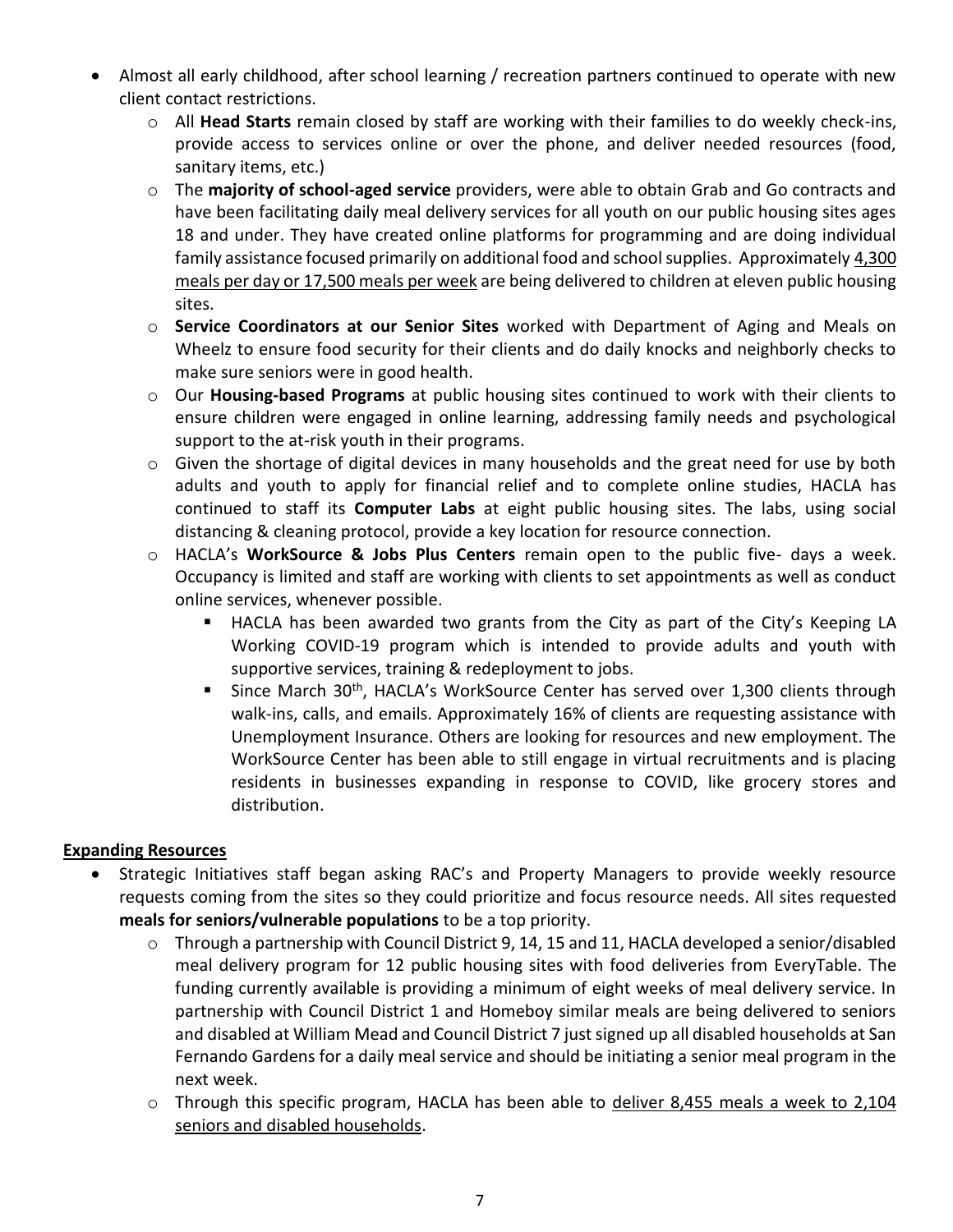- o HACLA's staff have organized volunteers made up of residents, neighbors, nonprofits & partner organizations to do the on-the-ground knock-and-drop every week at these sites to ensure the meals are safely delivered to vulnerable residents.
- o All meal deliveries are funded to run through May at this time.
- HACLA also understood that our **larger families** needed additional food & resource security support and special donations have been arranged to provide evening meals, groceries & day-to-day supplies to our households in need. Some examples of this include:
	- USC Health Science Campus Community Partnerships weekly delivery of 377 grocery bags to households at Estrada Courts and Ramona Gardens.
	- Santa Monica Boys & Girls Club providing 200 extra meals per day to any household member in their "after 3pm" program at Mar Vista Gardens.
	- 52 pallets of food donated from Dole and Frito Lay which were distributed door-to-door to 7,500 households at public housing sites in Watts, San Pedro, East Los Angeles and Pacoima.
	- Farmers Markets free distribution of fresh fruit and vegetable packages to residents of William Mead and Nickerson Gardens.
	- Food For Less' donation of more than 60 grocery boxes to families in the Boxing Program at Nickerson Gardens.
	- Over 700 Grocery Gift Cards between \$100-500 value were provided to households at William Mead, Estrada Courts, Jordan Downs and Rancho San Pedro in partnership with El Nido, West San Gabriel Valley Boys and Girls Club and LA Harbor Boys and Girls Club.
	- Our strong partnership with Baby-To-Baby has been essential in meeting basic needs across the board. To date, 48,000 diapers, 5,120 packages of baby formula and fruit puree packets, and 360 wipes/cleaning supplies have been provided to residents of public housing spanning our entire portfolio. These donations were sorted and delivered by HACLA's own staff and volunteers.
- Helping our youth get through the **transition to online learning** has been a challenge that HACLA is working to address. The Strategic Initiatives team reached out to LAUSD, EveryoneOn, and all our digital literacy and connectivity partners to help households get connected.
	- $\circ$  To date, HACLA has Commissioner Tennenbaum to thank for his generous donation of 2,500 head sets, which are being distributed to school-aged youth through our Computer Labs and Boys/Girls Clubs.
	- $\circ$  Additionally, HACLA just received confirmation of a donation of 530 new Chromebook laptops that come with a one-year warranty and one year of tech support from Human IT. This donation is courtesy of the generous sponsorship of Crown Castle and Visionary Women. HACLA will distribute these laptops to larger families with multiple school-aged children.
	- o HACLA also received a \$5,000 donation from ECMC to support Project SOAR as it continues to reach out to its students and assist them prepare for college and those that are struggling with remote learning. This is paired with promotion of HACLA's Scholarship Program through Kids Progress Inc. that has extended its period for receiving applications to June 30<sup>th</sup>.
- **Assisting families meet their financial gaps**, particularly those who have seen job losses, wage or hours cut as a result of COVID-19 is another essential service Strategic Initiatives is trying to address.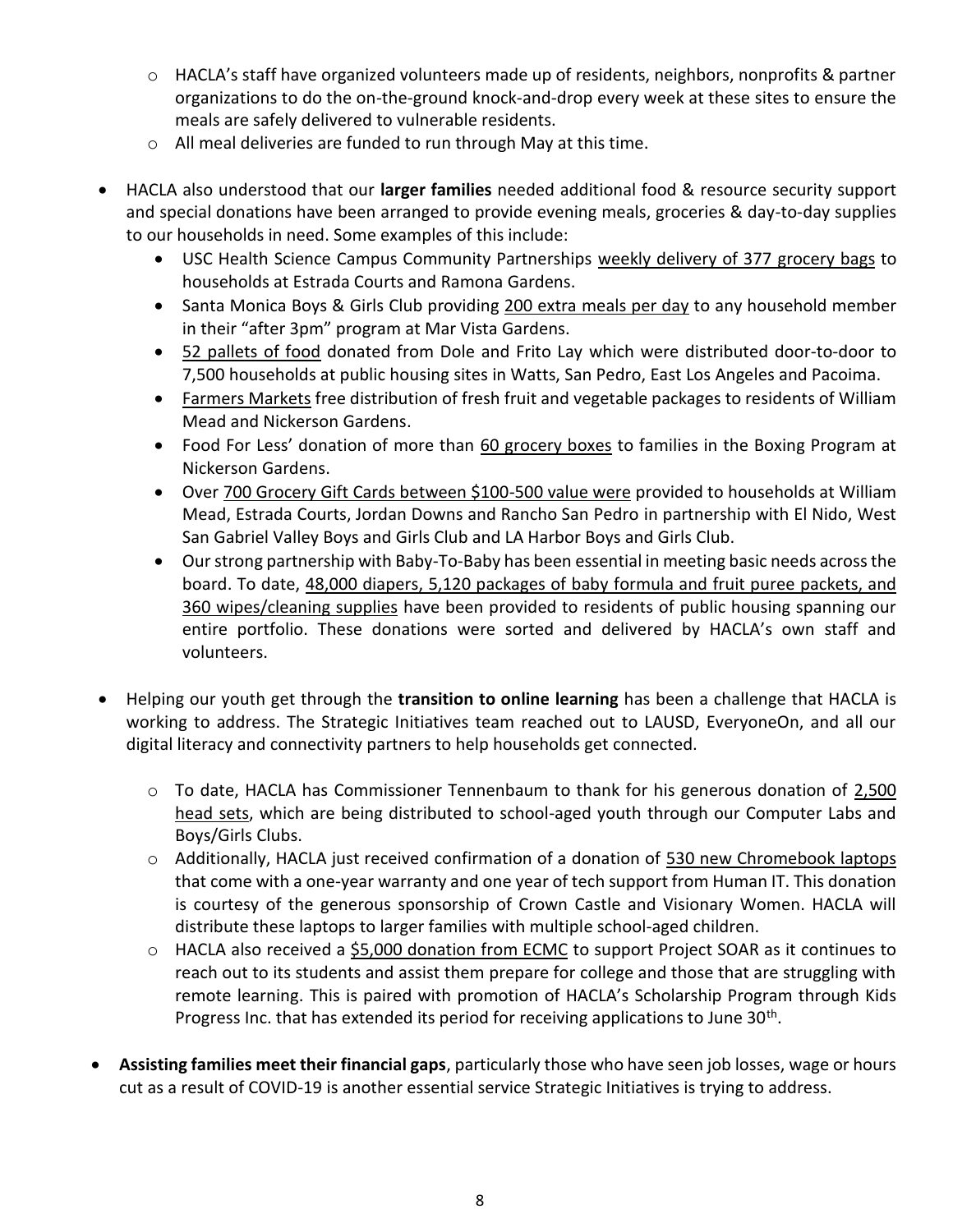- To date, HACLA has worked hard to promote the Mayor's Angeleno Fund and access to federal resources, including connecting residents to free tax preparation services so they can qualify for the Federal Stimulus check.
- HACLA entered into an MOU with Family Independence Initiative and UpTogether to distribute a private fund focused on providing a Federal Stimulus check alternative for mixed household families. The fund will provide \$500per household. HACLA was one of two or three organizations selected to help distribute these funds in the Los Angeles area. HACLA has been guaranteed access for up to 200 families.
- HACLA and Pacoima Beautiful have been able to offer 18 families with children in LAUSD schools \$500 in financial assistance through the Our Family LA Program.

### **Meeting the Need**

One of our partners at the West San Gabriel Valley Boys and Girls Club has a saying that they have employed in this crisis. That saying is: *"Whatever It Takes."* Strategic Initiatives and its partners take that saying to heart and will continue to assess the needs of residents and utilize its partnerships and tenacity to meet that need.

 We have additional resources coming through including a grant for \$25,000 from the California Community Foundation to support our resource efforts. We anticipate summer will present new service and resource needs and are meeting with our program partners to begin planning for them.

**We are supported** in the field by our partners, including CSP and the Resident Advisory Councils, and by the engaged and caring staff in Housing Services and Intergovernmental Services who help us regularly with communication and distribution.

## **ASSET MANAGEMENT**

Asset Management has taken quick and decisive actions to mitigate exposure to the coronavirus for both staff and residents.

**Facilities** – For corporate offices, janitorial crews clean the restrooms and community spaces additional times each day, as well as sanitize frequently touched surfaces like push button panels in the elevator lobbies, door knobs, and any handles multiple times each day. Each conference room has been supplied with a hand sanitizing spray bottle. Additional protective materials and cleaning products have been procured, and Facilities has swiftly acquired a specialized cleaning and sanitizing vendor should any Housing Authority location have a possible contamination.

**Residential Properties** – Management offices are closed to walk-in traffic as business is being conducted through phone and email. Maintenance staff is focused on emergency repairs, and additional janitorial services have been added for extra cleaning and disinfecting at the properties.

Asset Management implemented measures in line with the CARES Act and City of LA through July 24, 2020, which include the following:

- No late charges.
- No rent increases.
- No evictions for non-payment of rent due to COVID-19 crisis.

Since April 1<sup>st</sup>, 128 tenants have reported a negative financial impact due to COVID-19, of which 42 are Section 8 participants. Interim recertifications have been either processed or requested for these households. For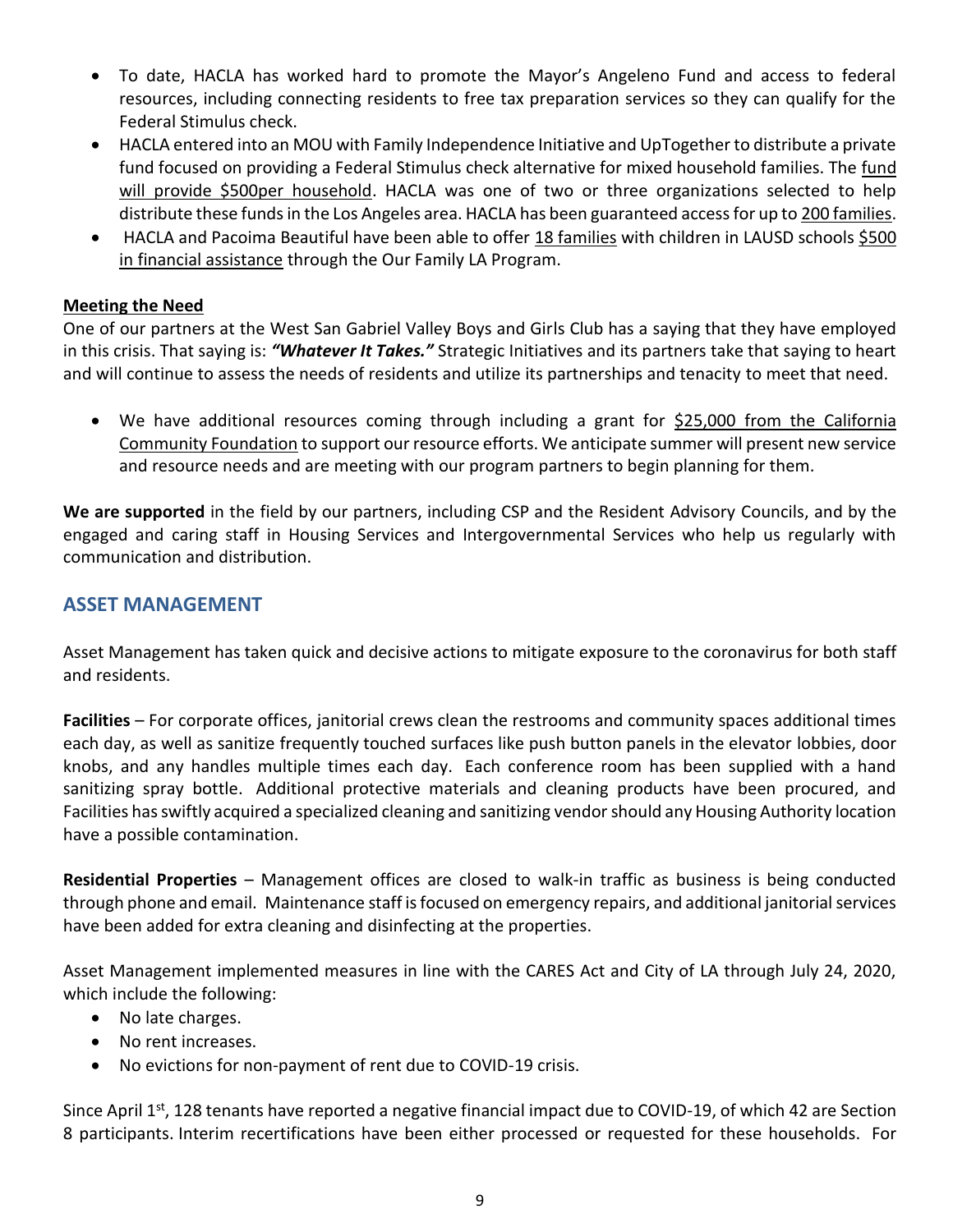residents like our senior population, who are unable to leave their homes due to health vulnerabilities or other conditions, the community has come together and provided additional resources. Please see *Attachment 1 – Resident Support Services* for a detailed list.

# **LA LOMOD**

HUD HQ informed PBCAs on March 18 that all ACC tasks and deadlines still apply, except for conducting MORs (on-site audits) which were suspended by HUD on March 16. This made all LOMOD staff essential employees. The management team immediately began making adjustments to processes that still involved paper. With the help of HACLA IT, LOMOD was able to issue DUO licenses or RSA tokens to all staff by Friday, March 20<sup>th</sup>. Since the following Monday, 100% of LOMOD staff have been working from home full-time in a paperless environment. Management and administrative staff come into the office on an as-needed basis only. Management staff remain in daily contact with staff via Microsoft Teams and GoToMeeting. Staff who are at high risk, have child care issues, and do not have a home computer or internet were issued LOMOD equipment. No LOMOD employee is currently on paid administrative leave. Compliance staff who were conducting MORs have been re-assigned to other duties. In accordance with LOMOD's Telecommuting policy, staff are being reimbursed for using their personal equipment for work. Since working from home, LOMOD staff have not missed any HUD deadlines or incurred any disincentives. LOMOD's consulting arm, E3 Housing Solutions, is doing a series of national webinars on COVID-19 related property management issues. The first two webinars have brought in \$14,000 so far.

Since staff has been successfully working from home in a paperless environment where Personal Identifying Information (PII) is secured by IT's network security, LOMOD intends to continue the work from home procedures discussed above indefinitely. Administrative staff will come in one day per week and management will come into the office on an as needed basis. The result will be an immediate savings in office supply and parking reimbursement expenses with office space savings in the longer term. This reduction in the budget will better position LOMOD for a rebid in competition with other PBCAs outside of California which likely have higher overhead expenses. MOR's will resume as stay-at-home orders are lifted in each county with Compliance staff wearing N95 masks and gloves. Social distancing protocols will be followed during on-site visits as well as in the office when individual departments come in for meetings/trainings each month. Any Owner/Agent or HUD visit will be scheduled in advance.

# **Legal Department**

The **CARES Act** contains several provisions affecting HACLA's legal services:

- First, the CARES Act allows HUD to waive both regulations and statutes as necessary due to the COVID-19 emergency. This gives the HUD Secretary unprecedented power in recent history, as previously HUD only had authority to waive regulations. HUD issued its first round of waivers on April 10, 2020 under the CARES Act, which HACLA staff have analyzed as to which waivers might help the agency. HUD has also recently indicated that it may issue a second round of blanket waivers soon.
- Second, the CARES Act provides an eviction moratorium for "covered property." These programs include HACLA's Public Housing as well as all of our Section 8 Housing Choice Voucher units, as well as any private apartments with mortgages owned by Fannie Mae or Freddy Mac (which constitute around 70% of the mortgage market for 1-4 unit apartments, and a smaller percentage of the market for apartment buildings with more units).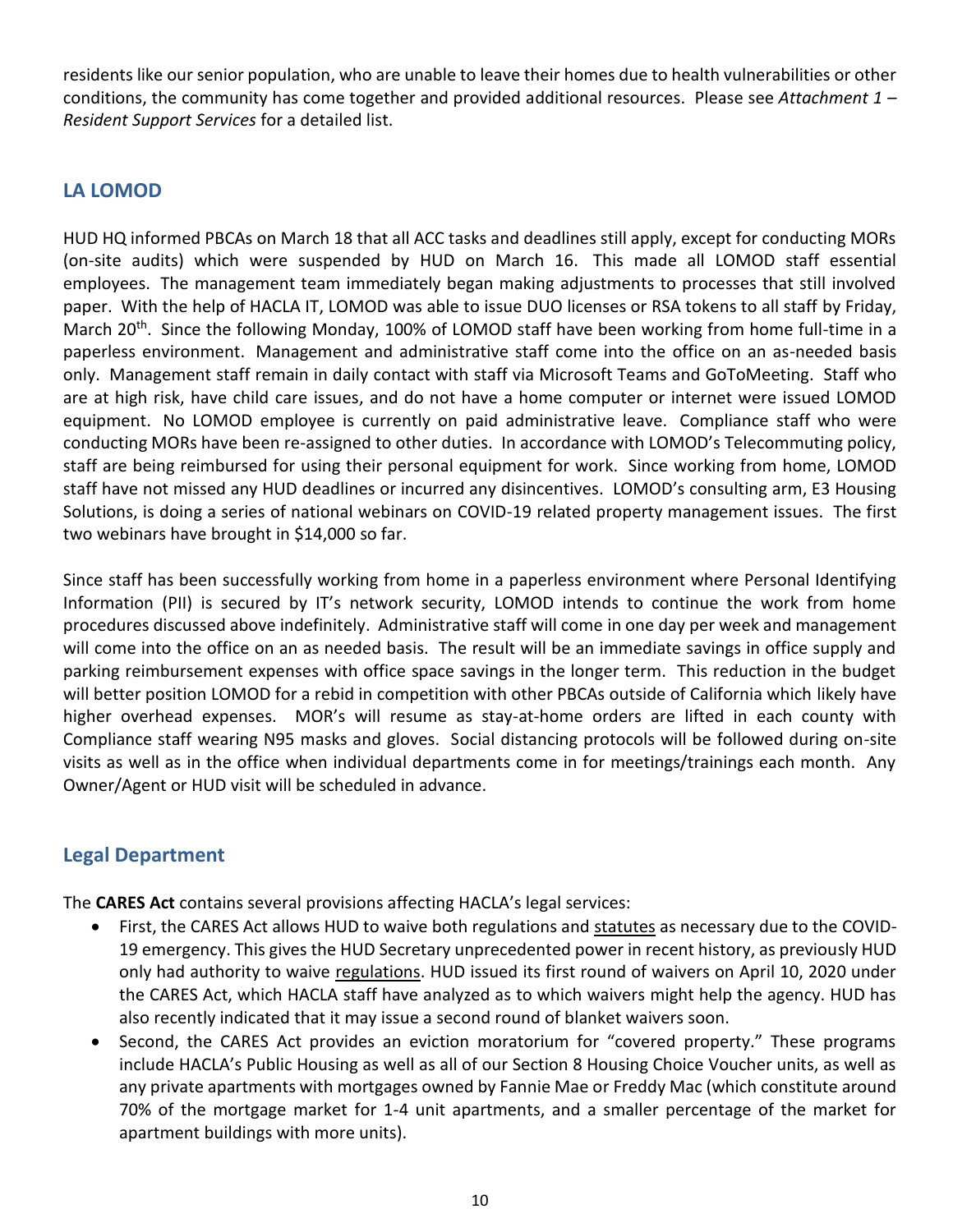This moratorium includes: (1) a halt to filing any evictions for non-payment of rent, even if unrelated to COVID-19, (2) a halt to the service of any notices to vacate for unpaid rent and the waiver of late fees for this period, and (3) a lengthening of notice to 30 days for unpaid rent due during this period, after the period is over and a notice may be issued. Note that no rent has been waived. Thus, tenants should continue to pay rent as before to the extent possible, to avoid a large lump sum being due at the end of the moratorium. This moratorium will last 120 days, until late July 2020.

It should be noted that, unlike the private market, Public Housing is always affordable to our tenants, as their rent is 30% of their income or flat rent, whichever is less. Thus, our tenants are reminded to notify us immediately if their incomes change; if they fall for any reason, such as a layoff from the COVID-19 crisis, their rent will be adjusted accordingly.

**Eviction Moratoria** – In addition to the CARES Act, there are a number of other eviction moratoria and related actions for the COVID-19 emergency. The laws on this subject have changed repeatedly, so we expect the laws to continue to evolve in the near future.

- The Governor issued an emergency order that lengthened the time tenants have to respond to an eviction action for nonpayment of rent due to COVID-19.
- The Judicial Council, which sets policy for our courts, additionally proclaimed an eviction moratorium for eviction cases other than those related to "public health and safety," to last 90 days after the end of the emergency period; thus the end date is unknown.
- The City of Los Angeles passed (1) an evictions moratorium ordinance (for rent non-payment case related to COVID-19) and (2) the Mayor issued a rent freeze for rent-stabilized properties. These actions affect our Section 8 landlords, although not our Public Housing, which is governed by federal law. However, we want to be mindful of the policies passed by the City, for our consideration as we determine how to proceed with our programs.

All of these moratoria allow evictions for violent or dangerous behavior, and HACLA will continue to file such eviction actions to protect its employees and residents.

Furthermore, it should be noted that the courts are largely closed until at least late June, and they are not hearing any eviction actions. When courts reopen, there is expected to be a large backlog of civil actions, including unlawful detainers. Thus, we should expect significant delays in evictions, even when public health and safety requires such cases.

**General Services** – In addition to working closely with departments to fulfill PPE, the Contracting/Purchasing unit (GS) has also been involved in various activities related to COVID-19:

- To ensure social distancing and the proper use of PPE, GS has notified our new construction contractors of the need to develop COVID-19 compliant worksite plans.
- To minimize the need for paper-handling, GS has utilized DocuSign and AdobePro to execute contracts with electronic signatures, and is also finalizing a new electronic Procurement Request Form to facilitate procurement activities via DocuSign.
- Notified our venders of the availability of SBA Disaster Relief Loans, Employer Assistance Grants through LA County, and PayCheck Protection Program (via CARES Act).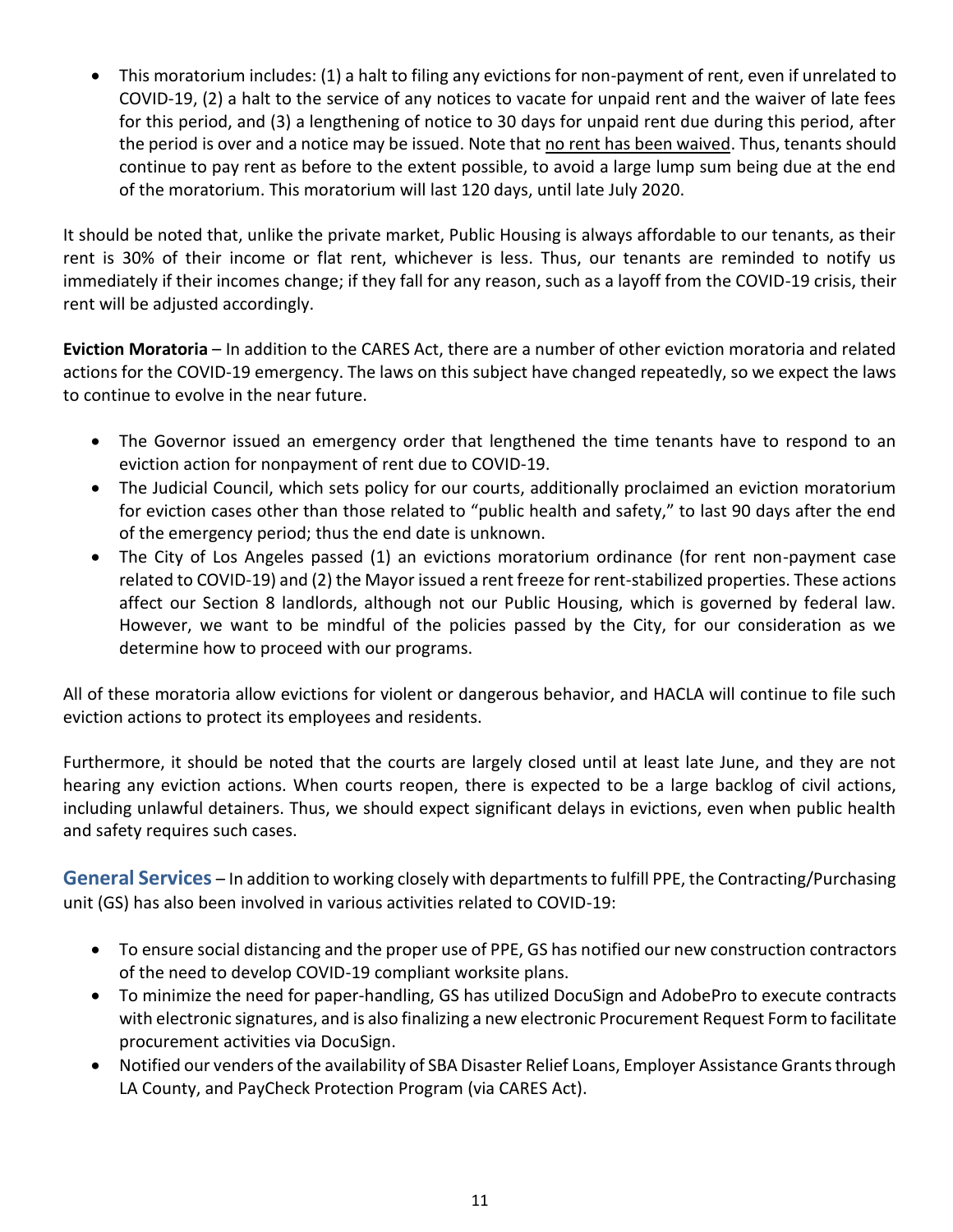| <b>Site</b>            | <b>Partners</b>                                                                       | Households<br><b>Assisted</b>                                    |                           |
|------------------------|---------------------------------------------------------------------------------------|------------------------------------------------------------------|---------------------------|
|                        | <b>PUBLIC HOUSING PROGRAM</b>                                                         |                                                                  |                           |
| <b>Avalon Gardens</b>  | Dare You to Care                                                                      | 2 meals/day, 1,000 meals per week                                | 100                       |
| Avalon Gardens         | EveryTable/Council District 9                                                         | 4 meals/wk., 244 meal per week                                   | 61                        |
| <b>Avalon Gardens</b>  | Food Bank                                                                             | 200 bags                                                         | 200                       |
| <b>Estrada Courts</b>  | Christ Commission Chapel - Food Service                                               | 400 per day / 1,200 week                                         | 200                       |
| <b>Estrada Courts</b>  | EveryTable / Council District 14                                                      | 4 meals/wk., 688 meals per week                                  | 172                       |
| Estrada Courts         | Tyson Foods via WSGV Boys and Girls Club                                              | 5 food pallets                                                   | 125                       |
| <b>Estrada Courts</b>  | USC Health Science Campus, Community<br>Partnerships                                  | 377 bags                                                         | 377                       |
| <b>Estrada Courts</b>  | WSGV Boys and Girls Club                                                              | 393 grocery bags & toilet paper                                  | 131                       |
| Gonzaque Village       | EveryTable / Council District 15                                                      | 4 meals/week, 428 meals per week                                 | 107                       |
| <b>Imperial Courts</b> | EveryTable / Council District 15                                                      | 4 meals/wk., 484 meals per week                                  | 121                       |
| <b>Imperial Courts</b> | J Tech                                                                                | 2 meals/day, 900 per week                                        | 150                       |
| <b>Imperial Courts</b> | Red Eye Inc.                                                                          | 10,000 face masks & hygienic<br>products                         | 498                       |
| <b>Imperial Courts</b> | Red Eye Inc.                                                                          | 2,000 pounds fresh fruit & vegetables                            | 498                       |
| <b>Imperial Courts</b> | Red Eye Inc.                                                                          | hygiene bags, cosmetics, flowers &<br>meals                      | 498                       |
| Jordan Downs           | Dodger Foundation & Smart & Final                                                     | bought groceries for everyone in<br>Smart & Final on one day     | 200                       |
| Jordan Downs           | EveryTable / Council District 15                                                      | 4 meals/wk., 516 meals per week                                  | 129                       |
| Jordan Downs           | FII (Cedar Grove)                                                                     | \$25,000 cash                                                    | 50                        |
| Jordan Downs           | Mayor's Fund (Cedar Grove)                                                            | \$500 grocery gift cards                                         | 115                       |
| Mar Vista Gardens      | Del Rey Neighborhood Council                                                          | 600 masks                                                        | 600                       |
| Mar Vista Gardens      | EveryTable / Council District 11 & Cedar<br>Sinai Foundation                          | 3 meals/wk. + 1 snack/wk., 813 meals<br>+271 snacks per week     | 271                       |
| Mar Vista Gardens      | <b>Gomez Family Food Bank</b>                                                         | Food boxes                                                       | 400                       |
| Mar Vista Gardens      | J Tech Institute / Santa Monica Boys &<br>Girls Club                                  | 2 meals/day, 2,500 week                                          | 250                       |
| Mar Vista Gardens      | Santa Monica Boys & Girls Club                                                        | 1 dinner / day, 300 meals distributed                            | 200                       |
| Mar Vista Gardens      | Santa Monica Boys & Girls Club                                                        | 500 packets with markers, earbuds,<br>paper, actvity books, etc. | 200                       |
| Multiple               | Baby2Baby                                                                             | 60,480 wipes                                                     | 3,100                     |
| Multiple               | Baby2Baby                                                                             | 5,120 baby formula                                               | 1,200                     |
| Multiple               | Baby2Baby                                                                             | 47,904 diapers                                                   | 1,200                     |
| Multiple               | Baby2Baby                                                                             | 360 cleaning kits                                                | 200                       |
| Multiple               | Beyond Meat, Aqua Equity Water via<br>ThinkWatts Foundation                           | 2,000 meal boxes                                                 | 2,000                     |
| Multiple               | California Community Foundation<br>(Homelessness/Housing COVID 19 relief<br>donation) | \$25,000 cash                                                    | (pending<br>distribution) |
| Multiple               | California Community Foundation<br>(Homelessness/Housing COVID 19 relief<br>supplies) | 3,000 masks                                                      | 1,600                     |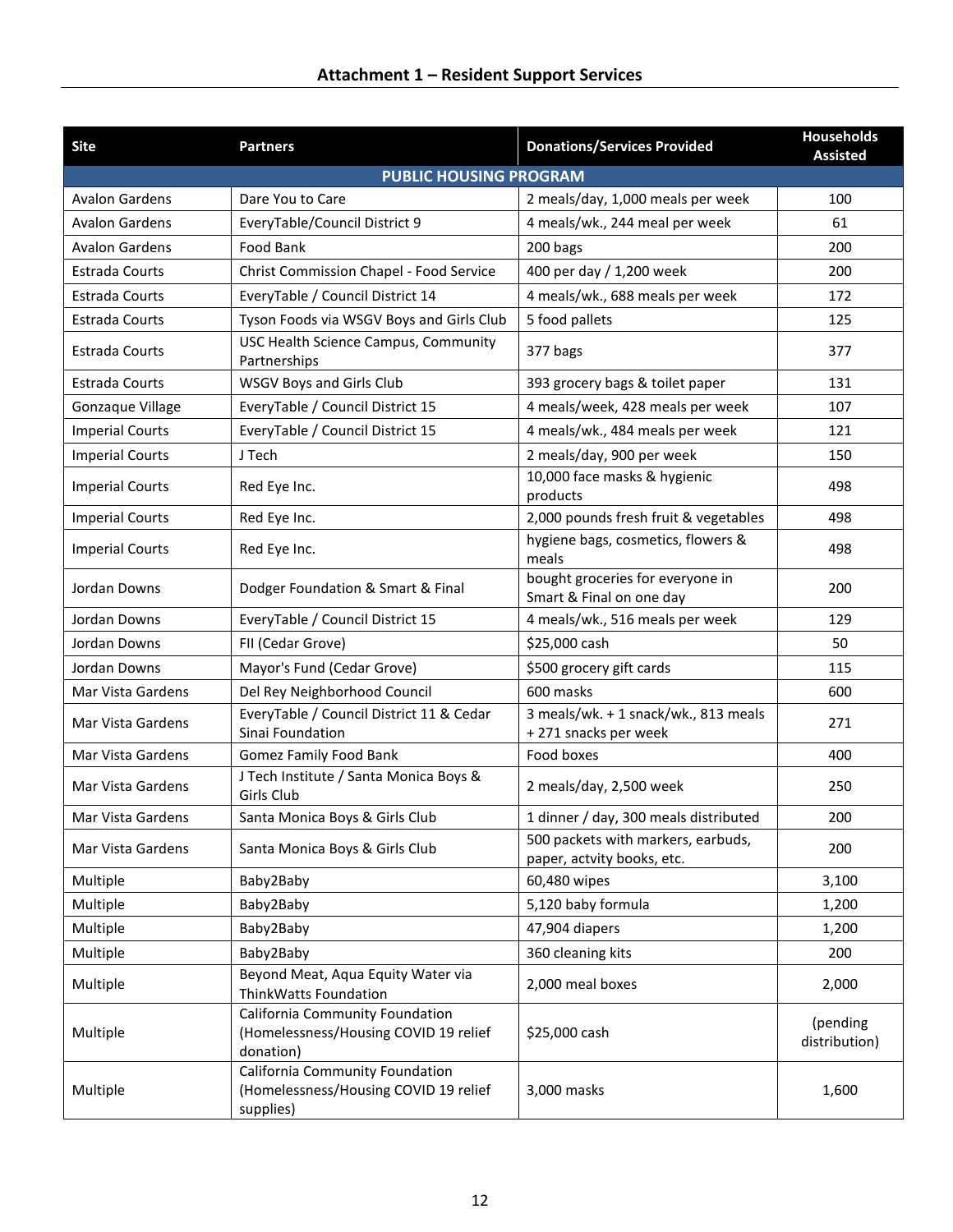| <b>Site</b>              | <b>Partners</b>                                                                       | <b>Donations/Services Provided</b>                                                                                                  | Households<br><b>Assisted</b> |
|--------------------------|---------------------------------------------------------------------------------------|-------------------------------------------------------------------------------------------------------------------------------------|-------------------------------|
| Multiple                 | California Community Foundation<br>(Homelessness/Housing COVID 19 relief<br>supplies) | 20 non-contact infrared<br>thermometers                                                                                             | 20                            |
| Multiple                 | <b>Commissioner Daniel Tenenbaum</b>                                                  | 2,500 headphones                                                                                                                    | 1,530                         |
| Multiple                 | Dole Foods                                                                            | 22 food pallets                                                                                                                     | 3,500                         |
| Multiple                 | <b>Educational Credit Management</b><br>Corporation                                   | \$5,000 cash                                                                                                                        | 20                            |
| Multiple                 | Family Independence Initiative & Up<br>Together                                       | \$100,000 cash                                                                                                                      | 200                           |
| Multiple                 | Frito Lay                                                                             | 30 food pallets                                                                                                                     | 3,500                         |
| Multiple                 | Human IT & Crown Castle ("Connected By<br>Good" program)                              | 530 new chromebooks with software,<br>free IT assistance for a year &<br>concierge service to assist with<br>free/low cost internet | 530                           |
| Multiple                 | Phat Scooters (Free Delivery to<br>Community) via ThinkWatts Foundation               | Scooters for food deliveries                                                                                                        | (unquantified)                |
| Multiple                 | Top Dog Entertainment                                                                 | \$86,000 cash                                                                                                                       | 231                           |
| Multiple                 | WSGV Boys and Girls Club                                                              | 100 gift cards                                                                                                                      | 100                           |
| Multiple                 | WSGV Boys and Girls Club                                                              | 145 Easter visits/gifts                                                                                                             | 145                           |
| Multiple                 | WSGV Boys and Girls Club                                                              | 20 tablets                                                                                                                          | 20                            |
| Multiple                 | WSGV Boys and Girls Club                                                              | 250 emergency supply kits                                                                                                           | 250                           |
| Multiple                 | WSGV Boys and Girls Club                                                              | 630 wellness checks                                                                                                                 | 630                           |
| Multiple                 | WSGV/Metro/Santa Monica/Harbor Boys<br>and Girls Clubs                                | 432 hours of programming                                                                                                            | 429                           |
| Nickerson Gardens        | Boys and Girls Club Metro Los Angeles                                                 | 75 packets of school supplies                                                                                                       | 75                            |
| <b>Nickerson Gardens</b> | CFDA / Local Farmers                                                                  | 1,066 farm boxes                                                                                                                    | 1,066                         |
| Nickerson Gardens        | EveryTable / Council District 15                                                      | 4 meals/wk., 1,068 meals per week                                                                                                   | 267                           |
| <b>Nickerson Gardens</b> | Food For Less                                                                         | 150 boxes of food for families in<br>boxing program                                                                                 | 150                           |
| Nickerson Gardens        | Gateway Gourmet / Anonymous Donor                                                     | 1,080 meals                                                                                                                         | 180                           |
| Nickerson Gardens        | Nickerson Gardens Food Bank                                                           | 200 boxes                                                                                                                           | 200                           |
| Nickerson Gardens        | <b>Tyson Foods</b>                                                                    | 7 food pallets                                                                                                                      | 150                           |
| Nickerson Gardens        | WSGV Boys and Girls Club                                                              | 2 meals day / 3,000 meals week                                                                                                      | 300                           |
| Nickerson Gardens        | WSGV Boys and Girls Club                                                              | 150 food boxes, gift cards, clothes,<br>shoes                                                                                       | 150                           |
| Pico/Las Casitas         | Christ Commission Chapel - Food Service                                               | 2 meals/day, 300 meals per week                                                                                                     | 50                            |
| Pico/Las Casitas         | EveryTable / Council District 14                                                      | 4 meals/1X week, 528 meals per week                                                                                                 | 132                           |
| Pueblo del Rio           | Christ Commission Chapel - Food Service                                               | 2 meals/day, 750 meals week                                                                                                         | 125                           |
| Pueblo del Rio           | EveryTable / Council District 9                                                       | 4 meals/wk., 688 meals per week                                                                                                     | 172                           |
| Ramona Gardens           | Christ Commission Chapel - Food Service                                               | 200 meals a day / 600 meals week                                                                                                    | 100                           |
| Ramona Gardens           | EveryTable / Council District 14                                                      | 4 meals/wk., 632 meals per week                                                                                                     | 158                           |
| Ramona Gardens           | Tyson Foods via WSGV Boys and Girls Club                                              | 5 food pallets                                                                                                                      | 150                           |
| Ramona Gardens           | USC Health Science Campus, Community<br>Partnerships                                  | 500 groceries & grocery bags total                                                                                                  | 100                           |
| Ramona Gardens           | <b>WSGV Boys and Girls Club</b>                                                       | 1,778 Grab & Go meals                                                                                                               | 125                           |
| Rancho San Pedro         | Beacon Street & EveryTable / Council<br>District 15                                   | 4 meals/week, 732 meals per week                                                                                                    | 183                           |